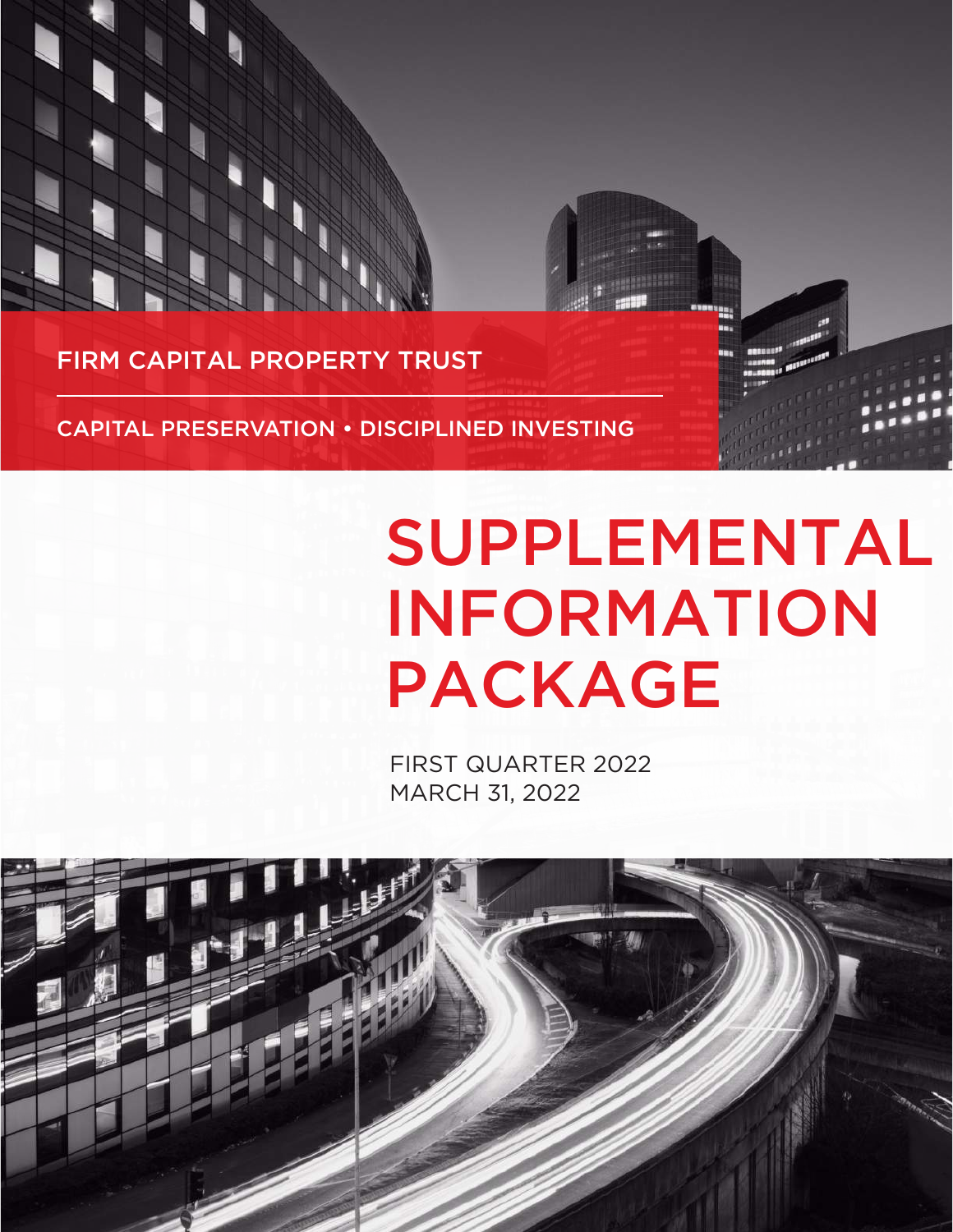#### **INVESTMENT STRATEGY**

Firm Capital Property Trust is focused on creating long-term value for Unitholders, through capital preservation and disciplined investing to achieve stable distributable income. In partnership with management and industry leaders, The Trust's plan is to own as well as co-own a diversified property portfolio of multi-residential, flex industrial, net lease convenience retail, manufactured home communities and core service provider professional space. In addition to stand alone accretive acquisitions, the Trust will make joint acquisitions with strong financial partners and acquisitions of partial interests from existing ownership groups, in a manner that provides liquidity to those selling owners and professional management for those remaining as partners. Firm Capital Realty Partners Inc., through a structure focused on an alignment of interests with the Trust sources, syndicates and property and asset manages investments on behalf of the Trust.



### **DISTRIBUTION HISTORY**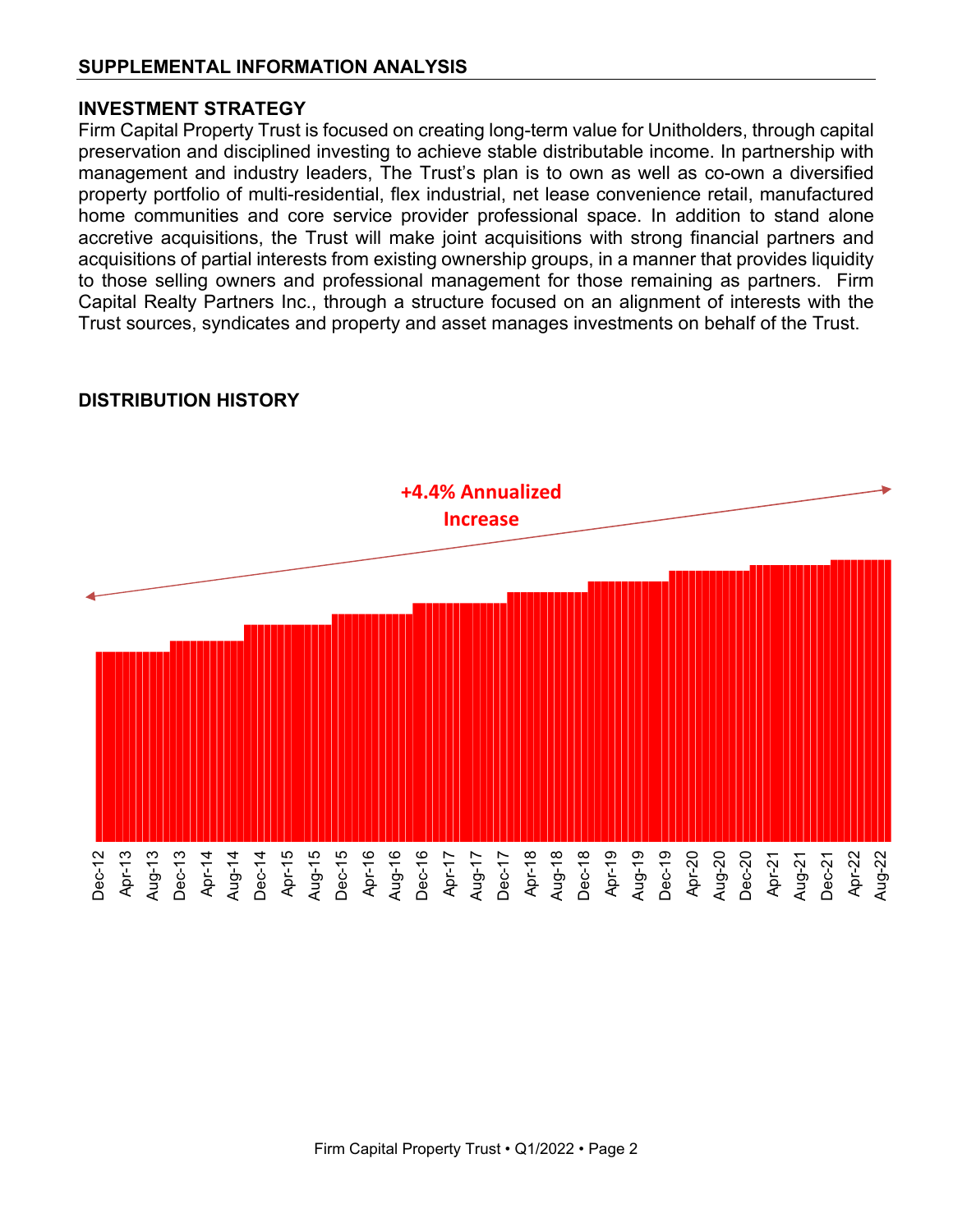## **NET ASSET VALUE ("NAV") GROWTH**



# **Equity Issued At Successively Higher Prices**



Firm Capital Property Trust • Q1/2022 • Page 3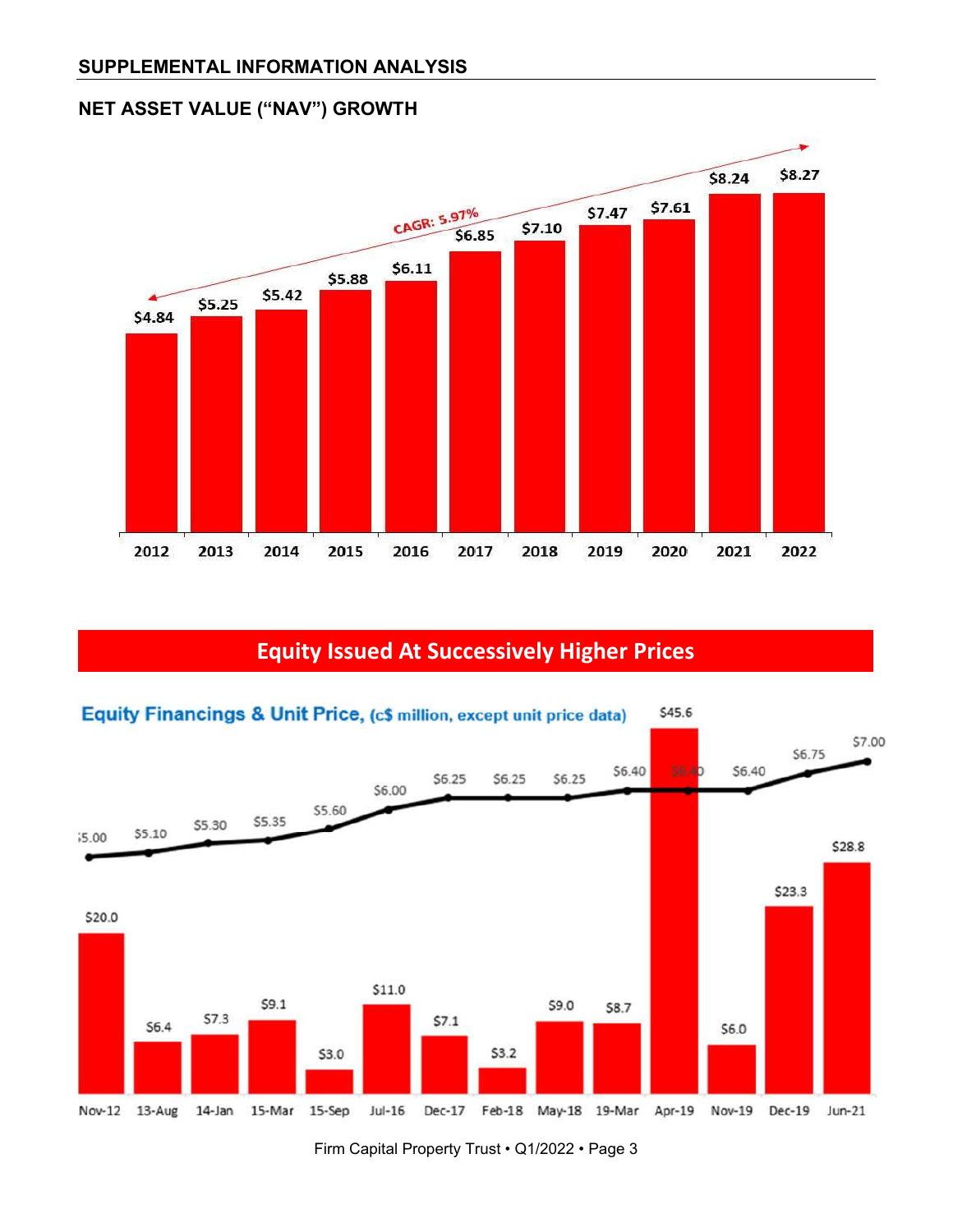#### **QUARTERLY RENTAL REVENUE & NOI**



#### **QUARTERLY FFO, AFFO**



Firm Capital Property Trust • Q1/2022 • Page 4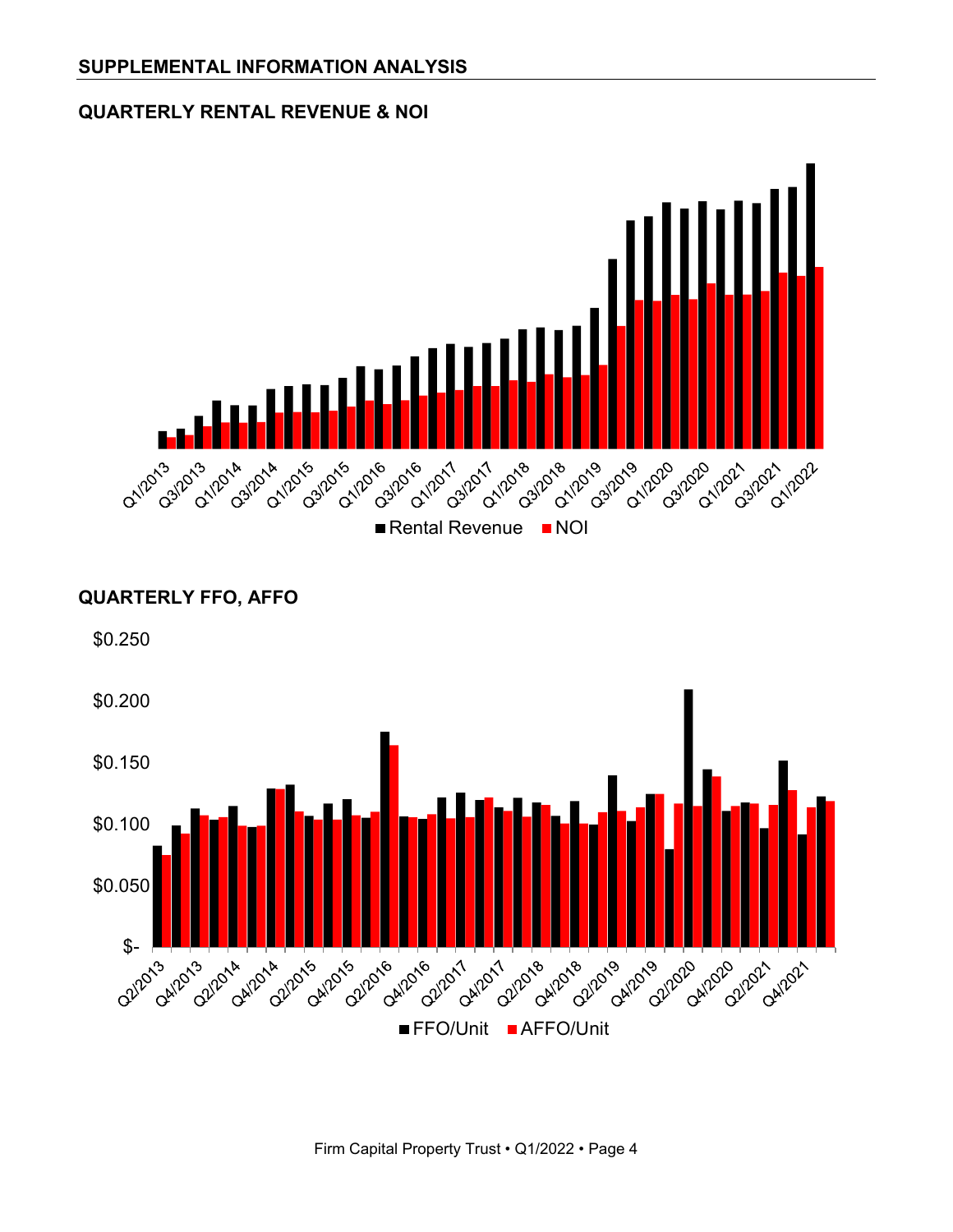



*Tenant Diversification – March 31, 2022*

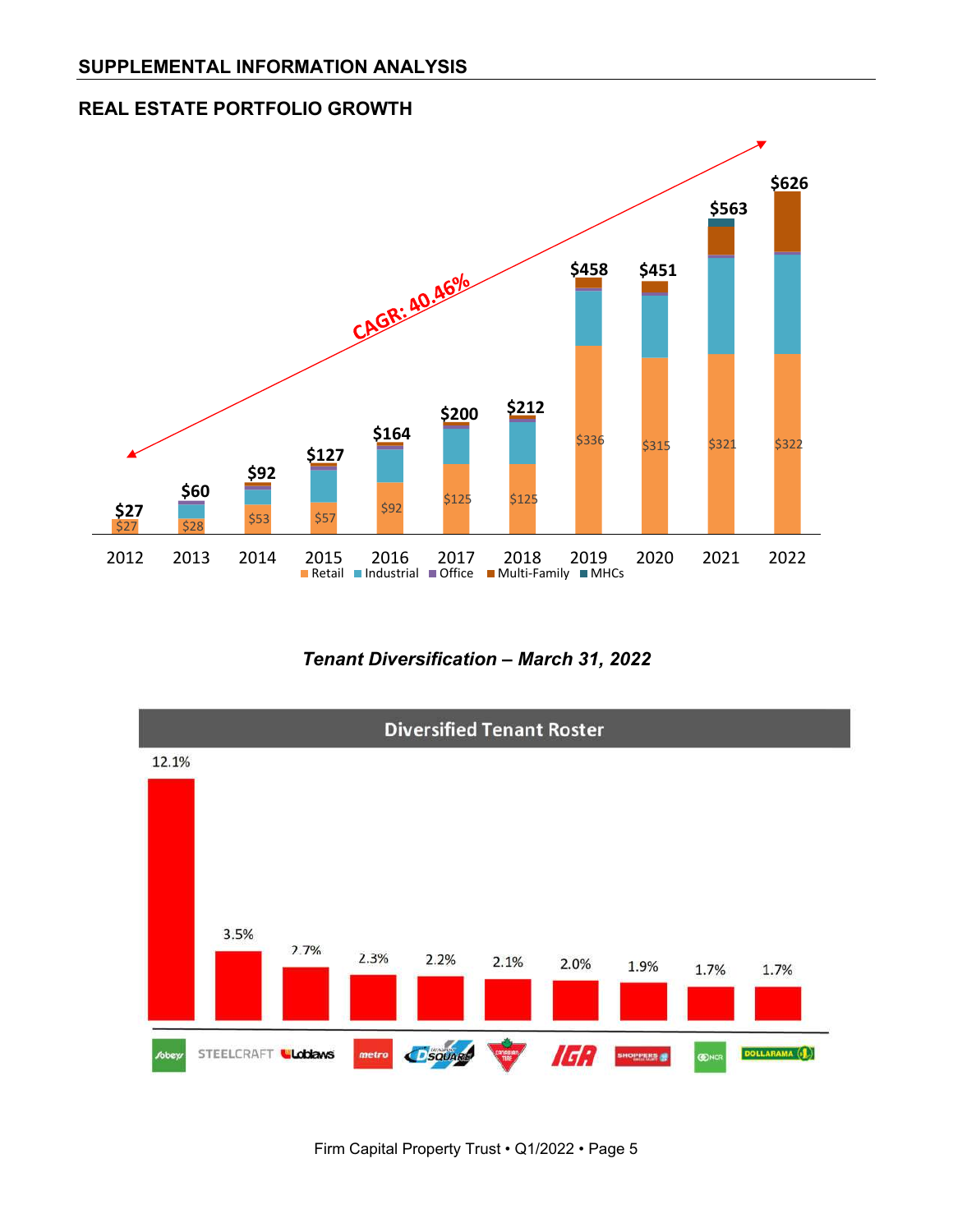

#### *Geographical and Asset Class Portfolio Diversification based on NOI*

*Geographical and Asset Class Portfolio Diversification based on IFRS Values*

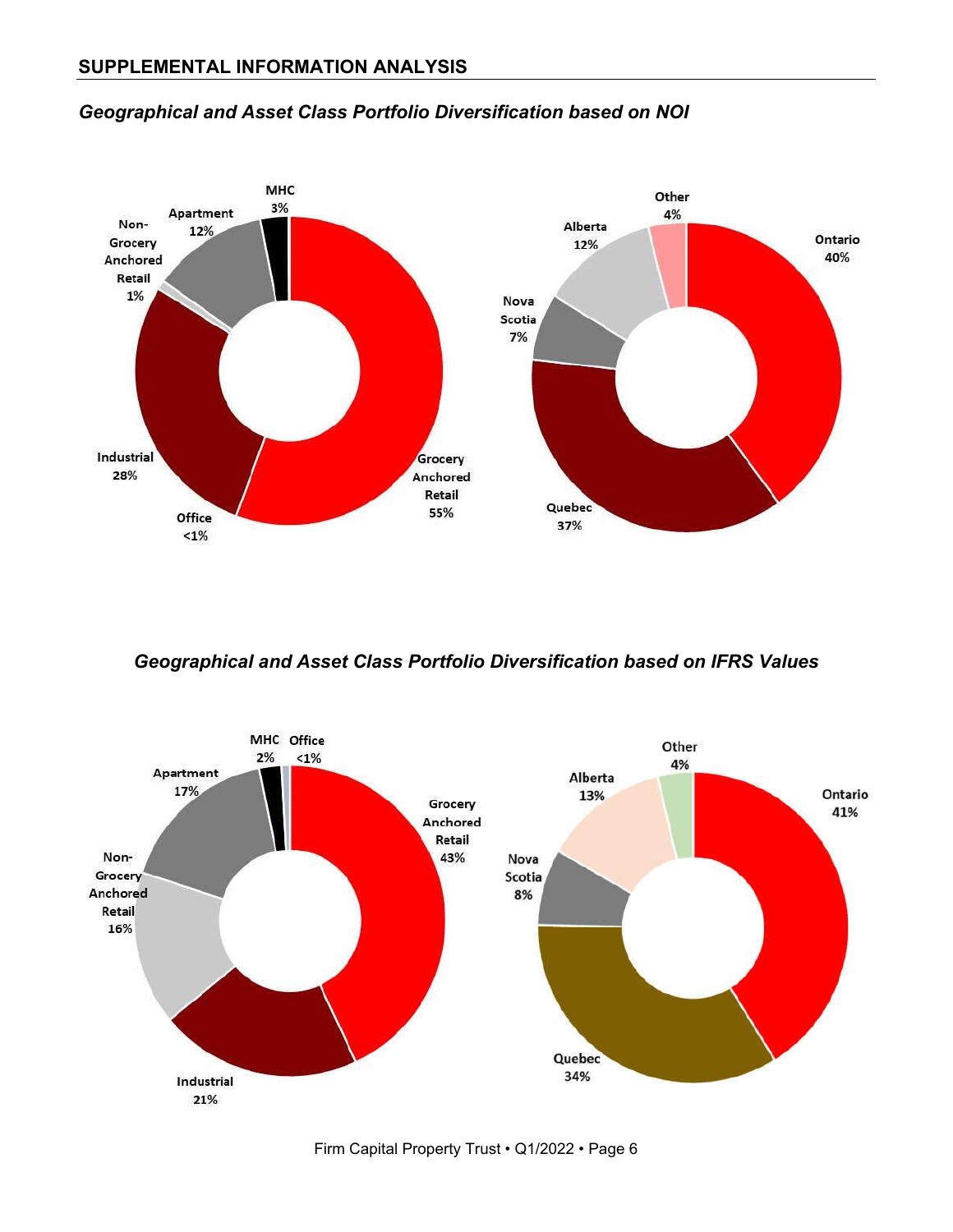### **HISTORICAL FFO AND AFFO**

|                                                      | Mar 31, 2022       |      | Dec 31, 2021 Sept 30, 2021                                       |  |             |      | Jun 30, 2021 |   | Mar 31, 2021  |         | Dec 31, 2020 Sept 30, 2020 |    |             |      | Jun 30, 2020                           |    | Mar 31, 2020  |
|------------------------------------------------------|--------------------|------|------------------------------------------------------------------|--|-------------|------|--------------|---|---------------|---------|----------------------------|----|-------------|------|----------------------------------------|----|---------------|
| <b>Net Operating Income</b>                          |                    |      |                                                                  |  |             |      |              |   |               |         |                            |    |             |      |                                        |    |               |
| <b>Rental Revenue</b>                                | \$13,040,687       |      | \$11,954,312 \$11,861,170 \$11,277,357 \$11,337,581 \$10,990,587 |  |             |      |              |   |               |         |                            |    |             |      | \$11,313,104 \$10,978,178 \$11,254,472 |    |               |
| Property Operating Expense                           | (4,736,863)        |      | (4,055,521)                                                      |  | (3,805,498) |      | (4,066,974)  |   | (4, 286, 493) |         | (3,903,495)                |    | (3,754,683) |      | (4, 145, 420)                          |    | (4,227,486)   |
|                                                      | 8,303,824          |      | 7,898,791                                                        |  | 8,055,672   |      | 70,210,383   |   | 7,051,088     |         | 7,087,092                  |    | 7,558,421   |      | 6,832,758                              |    | 7,026,986     |
| Other Income                                         | 14,478             |      | 14,133                                                           |  | 22,228      |      | 15,337       |   | 8,226         |         | 9,127                      |    | 8,376       |      | 14,823                                 |    | 28,733        |
| Expenses                                             |                    |      |                                                                  |  |             |      |              |   |               |         |                            |    |             |      |                                        |    |               |
| <b>Finance Costs</b>                                 | 2,539,507          |      | 2,485,791                                                        |  | 2,202,268   |      | 2,284,208    |   | 2,208,052     |         | 2,225,295                  |    | 2,142,740   |      | (721, 612)                             |    | (1,009,151)   |
| General and Administrative                           | 1,322,516          |      | 1,170,671                                                        |  | 1,755,617   |      | 1,695,849    |   | 1,664,105     |         | 990,186                    |    | 1,116,491   |      | 1,069,647                              |    | (4,748,603)   |
| Unit-based Compensation (Recovery)/Expense           | 258,111            |      | 1,108,219                                                        |  | (539, 723)  |      | 866,782      |   | 293,239       | 612,019 |                            |    | 29,306      |      | 91,837                                 |    | 1,160,771     |
| Performance Fee Attributable to Gain                 | ٠                  |      | 13,871                                                           |  | (502, 354)  |      | (616, 270)   |   | (581, 536)    |         | $\sim$                     |    | $\sim$      |      | ٠                                      |    |               |
| <b>FFO</b>                                           | 4,198,168          |      | 3,134,372                                                        |  | 5,162,097   |      | 2,995,151    |   | 3,475,457     |         | 3,268,721                  |    | 4,278,263   |      | 6,407,710                              |    | 2,458,737     |
| Straight Line Rent Adjustment                        | (168, 462)         |      | (141, 846)                                                       |  | (43, 621)   |      | (54, 037)    |   | (102, 321)    |         | (86, 274)                  |    | (15, 383)   |      | (112, 830)                             |    | (178, 868)    |
| Interest Expense - MTM Adjustment                    | (38, 186)          |      | (39, 839)                                                        |  | (39, 840)   |      | (43, 402)    |   | (50, 530)     |         | (241, 410)                 |    | 15,308      |      | (2,696,160)                            |    | 2,643,840     |
| Tenant Inducement/Capital Expenditures<br>(207, 596) |                    |      | (191, 673)                                                       |  | (207, 392)  |      | (180, 054)   |   | (176, 277)    |         | (177, 177)                 |    | (188, 961)  |      | (170, 819)                             |    | (175, 675)    |
| Recovery/(Expense)                                   | 258,111            |      | 1,108,219                                                        |  | (539, 723)  |      | 866,782      |   | 293,239       |         | 612,019                    |    | 29,306      |      | 91,837                                 |    | (1, 160, 771) |
| <b>AFFO</b>                                          | \$<br>4,042,035 \$ |      | 3,869,233 \$                                                     |  | 4,331,519   | - \$ | 3,584,440    | 5 | 3,439,568     | 5       | 3,375,879                  | -S | 4,118,534   | - \$ | 3,519,738                              | s. | 3,587,261     |
| Gain on Sale from Real Estate Properties             |                    |      | (365, 031)                                                       |  | 3,621,542   |      | 4,108,469    |   | 3,876,905     |         |                            |    |             |      |                                        |    |               |
| Performance Fee Attributable to Gain                 | ٠                  |      | 13,871                                                           |  | (502, 354)  |      | (616, 270)   |   | (581, 536)    |         |                            |    | ٠           |      |                                        |    |               |
| Properties)                                          | \$<br>4,198,168    | \$   | 2,783,212 \$                                                     |  | 8,281,285   | \$   | 6,487,350    | S | 6,770,826     | s       | 3,268,721                  | \$ | 4,278,263   | \$   | 6,407,710                              | \$ | 2,458,737     |
| Properties)                                          | s<br>4,042,035     | - \$ | 3,518,073 \$                                                     |  | 7,450,708   | \$   | 7,076,639    | Я | 6,734,937     | -S      | 3,375,879                  | \$ | 4,118,535   | - 5  | 3,519,739                              | s. | 3,587,261     |
| FFO Per Unit                                         | $0.123$ \$<br>\$   |      | $0.092$ \$                                                       |  | $0.152$ \$  |      | $0.097$ \$   |   | $0.118$ \$    |         | $0.111$ \$                 |    | $0.145$ \$  |      | $0.210$ \$                             |    | 0.080         |
| <b>AFFO Per Unit</b>                                 | \$<br>$0.119$ \$   |      | $0.114$ \$                                                       |  | $0.128$ \$  |      | $0.116$ \$   |   | $0.117$ \$    |         | $0.115$ \$                 |    | $0.139$ \$  |      | $0.115$ \$                             |    | 0.117         |
|                                                      |                    |      |                                                                  |  |             |      |              |   |               |         |                            |    |             |      |                                        |    |               |
| <b>Including Gains on Sales</b>                      |                    |      |                                                                  |  |             |      |              |   |               |         |                            |    |             |      |                                        |    |               |
| FFO per Unit                                         | \$<br>$0.123$ \$   |      | $0.082$ \$                                                       |  | $0.244$ \$  |      | $0.211$ \$   |   | 0.230         |         |                            |    |             |      |                                        |    |               |
| <b>AFFO per Unit</b>                                 | $0.119$ \$<br>\$   |      | $0.103$ \$                                                       |  | $0.219$ \$  |      | $0.230$ \$   |   | 0.229         |         |                            |    |             |      |                                        |    |               |
| <b>Distributions Per Unit</b>                        | \$<br>$0.130$ \$   |      | $0.128$ \$                                                       |  | $0.128$ \$  |      | $0.128$ \$   |   | $0.128$ \$    |         | $0.125$ \$                 |    | $0.125$ \$  |      | $0.125$ \$                             |    | 0.125         |
| <b>FFO Payout Ratio</b>                              | 105%               |      | 138%                                                             |  | 84%         |      | 131%         |   | 108%          |         | 112%                       |    | 86%         |      | 60%                                    |    | 156%          |
| <b>AFFO Payout Ratio</b><br>109%                     |                    |      | 112%                                                             |  | 100%        |      | 110%         |   | 109%          |         | 109%                       |    | 90%         |      | 109%                                   |    | 107%          |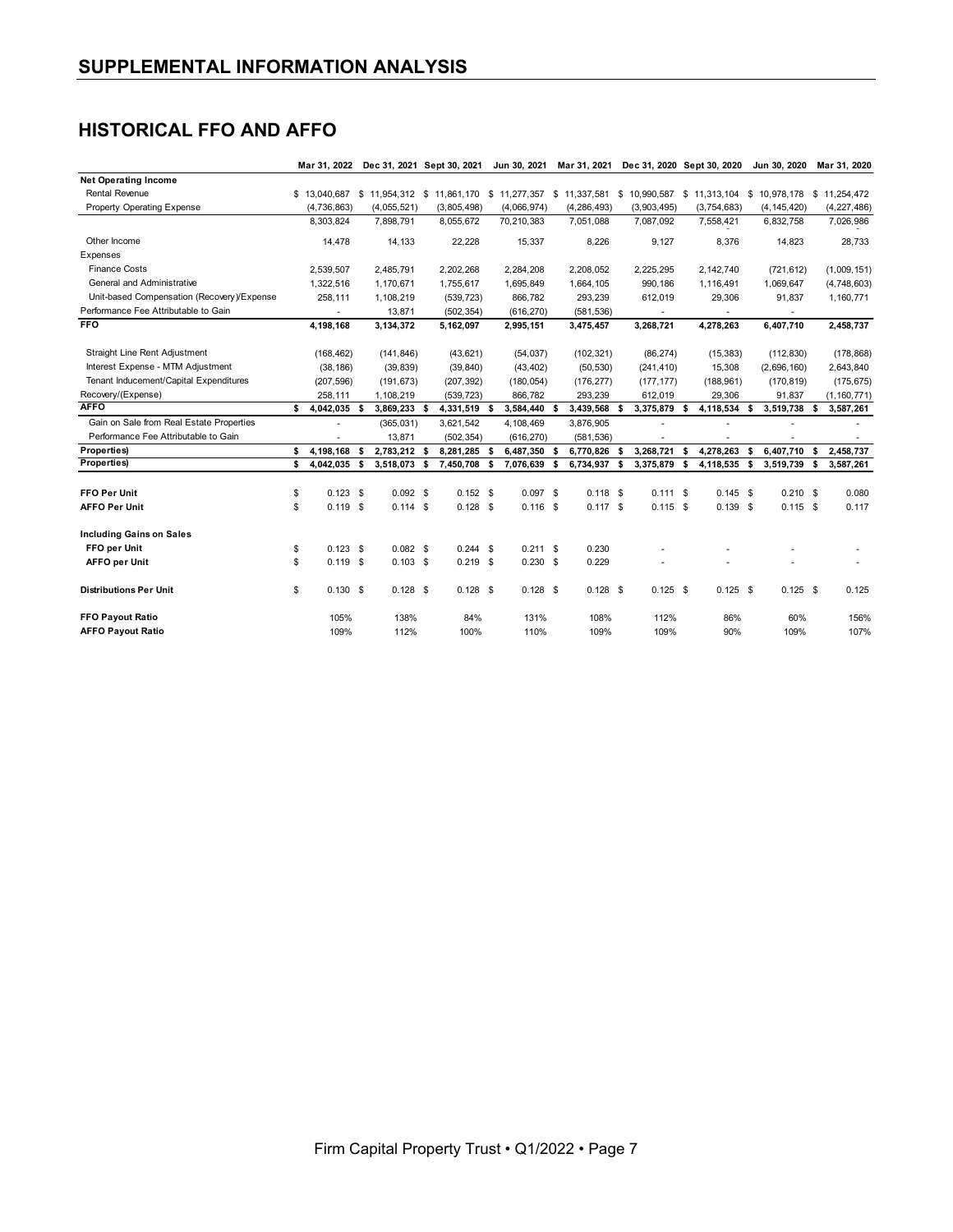### **SUPPLEMENTAL INFORMATION ANALYSIS**

|                        |                                                                     |                                             |                  |                                    |                |                   | Occupancy      |                |                |
|------------------------|---------------------------------------------------------------------|---------------------------------------------|------------------|------------------------------------|----------------|-------------------|----------------|----------------|----------------|
| Location               | <b>Property Address</b>                                             | <b>Total Square</b><br><b>Footage/Units</b> | $\%$<br>Interest | <b>Net Leasable</b><br>Area/ Units | Q1/2022        | Q4/2021           | Q3/2021        | Q2/2021        | Q1/2021        |
| Retail                 |                                                                     |                                             |                  |                                    |                |                   |                |                |                |
| Bridgewater            | NS New Pine Grove Road                                              | 46.903                                      | 100%             | 46.903                             | 94.9%          | 94.9%             | 93.8%          | 93.8%          | 93.8%          |
| Brampton               | ON 2880 Queen Street                                                | 36,137                                      | 100%             | 36,137                             | 92.1%          | 92.1%             | 86.0%          | 86.0%          | 86.0%          |
| Pembroke               | ON 1108 Pembroke Street                                             | 11,247                                      | 100%             | 11,247                             | 100.0%         | 100.0%            | 100.0%         | 100.0%         | 100.0%         |
| Moncton                | NB 1435 Mountain Road                                               | 16,372                                      | 100%             | 16,372                             | 100.0%         | 100.0%            | 100.0%         | 100.0%         | 100.0%         |
| Guelph                 | ON 328 Speedvale Commerical Centre                                  | 116,236                                     | 100%             | 116,236                            | 92.6%          | 92.6%             | 92.6%          | 92.6%          | 92.6%          |
| Lethbridge             | AB 1276 3rd Avenue South                                            | 7,226                                       | 70%              | 5,058                              | 100.0%         | 100.0%            | 100.0%         | 100.0%         | 100.0%         |
| Moncton<br>Fredericton | NB 1075 Mountain Road<br>NB 947 Prospect Street                     | 4,655<br>6,742                              | 70%<br>70%       | 3,259<br>4,719                     | 0.0%<br>100.0% | $0.0\%$<br>100.0% | 0.0%<br>100.0% | 0.0%<br>100.0% | 0.0%<br>100.0% |
| Ottawa                 | ON 1840 Carling Avenue                                              | 4,448                                       | 70%              | 3,114                              | 100.0%         | 100.0%            | 100.0%         | 100.0%         | 100.0%         |
| Waterloo               | ON 405 Weber Street North                                           | 5,274                                       | 70%              | 3,692                              | 100.0%         | 100.0%            | 100.0%         | 100.0%         | 100.0%         |
|                        | Subtotal / Weighted Average - Net Lease Convenience Retail          | 255,240                                     | 97%              | 246,737                            | 93.1%          | 93.1%             | 92.0%          | 92.8%          | 93.3%          |
|                        | <b>First Capital Joint Venture Properties</b>                       |                                             |                  |                                    |                |                   |                |                |                |
| Whitby                 | ON 1615 Dundas Street East <sup>1</sup>                             | 378.110                                     | 40%              | 151,244                            | 92.6%          | 92.6%             | 92.6%          | 92.6%          | 92.4%          |
| Whitby                 | ON 80 Thickson Road South                                           | 104,816                                     | 40%              | 41,926                             | 100.0%         | 100.0%            | 100.0%         | 100.0%         | 100.0%         |
| Toronto                | ON 901 Eglington Ave                                                | 11,256                                      | 40%              | 4,502                              | 100.0%         | 100.0%            | 100.0%         | n.a.           | n.a.           |
| Ottawa                 | ON Gloucester City Centre <sup>1, 3</sup>                           | 369,406                                     | 50%              | 184,703                            | 96.1%          | 95.6%             | 95.9%          | 95.9%          | 95.6%          |
| Ottawa                 | ON Merivale Mall <sup>1</sup>                                       | 218,768                                     | 50%              | 109,384                            | 95.4%          | 95.2%             | 91.3%          | 90.7%          | 90.7%          |
| Repentigny             | QC Galeries de Repentigny <sup>1</sup>                              | 130,739                                     | 50%              | 65,370                             | 100.0%         | 92.3%             | 100.0%         | 100.0%         | 100.0%         |
| Repentigny             | QC Galeries Brien East <sup>1</sup>                                 | 8,856                                       | 50%              | 4,428                              | 100.0%         | 71.3%             | 90.8%          | 90.8%          | 100.0%         |
| Repentigny             | QC Galeries Brien West <sup>1</sup>                                 | 52,331                                      | 50%              | 26,166                             | 100.0%         | 100.0%            | 100.0%         | 100.0%         | 100.0%         |
| Gatineau               | QC Carrefour du Plateau <sup>1</sup>                                | 242,139                                     | 50%              | 121,070                            | 100.0%         | 100.0%            | 100.0%         | 100.0%         | 100.0%         |
| Saint Albert           | AB Gateway Village <sup>1</sup>                                     | 105,514                                     | 50%              | 52,757                             | 93.8%          | 93.8%             | 93.8%          | 93.8%          | 93.8%          |
|                        | Subtotal / Weighted Average - Net Lease First Capital Joint Venture | 1,621,935                                   | 47%              | 761,549                            | 96.5%          | 95.5%             | 95.8%          | 95.7%          | 95.6%          |
|                        | <b>Crombie Joint Venture Properties</b>                             |                                             |                  |                                    |                |                   |                |                |                |
| Edmonton               | AB 8118 - 188 Ave NE <sup>2</sup>                                   | 44,308                                      | 50%              | 22,154                             | 100.0%         | 100.0%            | 100.0%         | 100.0%         | 100.0%         |
| Dartmouth              | NS Forest Hills, Cole Harbour <sup>2</sup>                          | 43,585                                      | 50%              | 21,793                             | 100.0%         | 100.0%            | 100.0%         | 100.0%         | 100.0%         |
| Regina                 | SK 2915 - 13th Ave <sup>2</sup>                                     | 40,717                                      | 50%              | 20,359                             | 100.0%         | 100.0%            | 100.0%         | 100.0%         | 100.0%         |
| Dartmouth              | NS Russell Lake <sup>2</sup>                                        | 61,845                                      | 50%              | 30,923                             | 100.0%         | 100.0%            | 100.0%         | 100.0%         | 100.0%         |
| Regina                 | SK University Park <sup>2</sup>                                     | 37,219                                      | 50%              | 18,610                             | 100.0%         | 100.0%            | 100.0%         | 100.0%         | 100.0%         |
| Barrie                 | ON 409 Bayfield Street <sup>2</sup>                                 | 47,742                                      | 50%              | 23,871                             | 100.0%         | 100.0%            | 100.0%         | 100.0%         | 100.0%         |
| Montreal               | QC 1 Westerminster Ave $N^2$                                        | 20,960                                      | 50%              | 10,480                             | 100.0%         | 100.0%            | 100.0%         | 100.0%         | 100.0%         |
|                        | Subtotal / Weighted Average - Net Lease Crombie Joint Venture       | 296,376                                     | 50%              | 148,188                            | 100.0%         | 100.0%            | 100.0%         | 100.0%         | 100.0%         |
| Office                 |                                                                     |                                             |                  |                                    |                |                   |                |                |                |
| Barrie                 | ON 121 Wellington Street <sup>3</sup>                               | 39,491                                      | 100%             | 39,491                             | 46.7%          | 51.7%             | 51.0%          | 47.9%          | 47.9%          |
|                        | Subtotal / Weighted Average - Core Service Provider Office          | 39.491                                      | 100%             | 39.491                             | 46.7%          | 51.7%             | 51.0%          | 47.9%          | 47.9%          |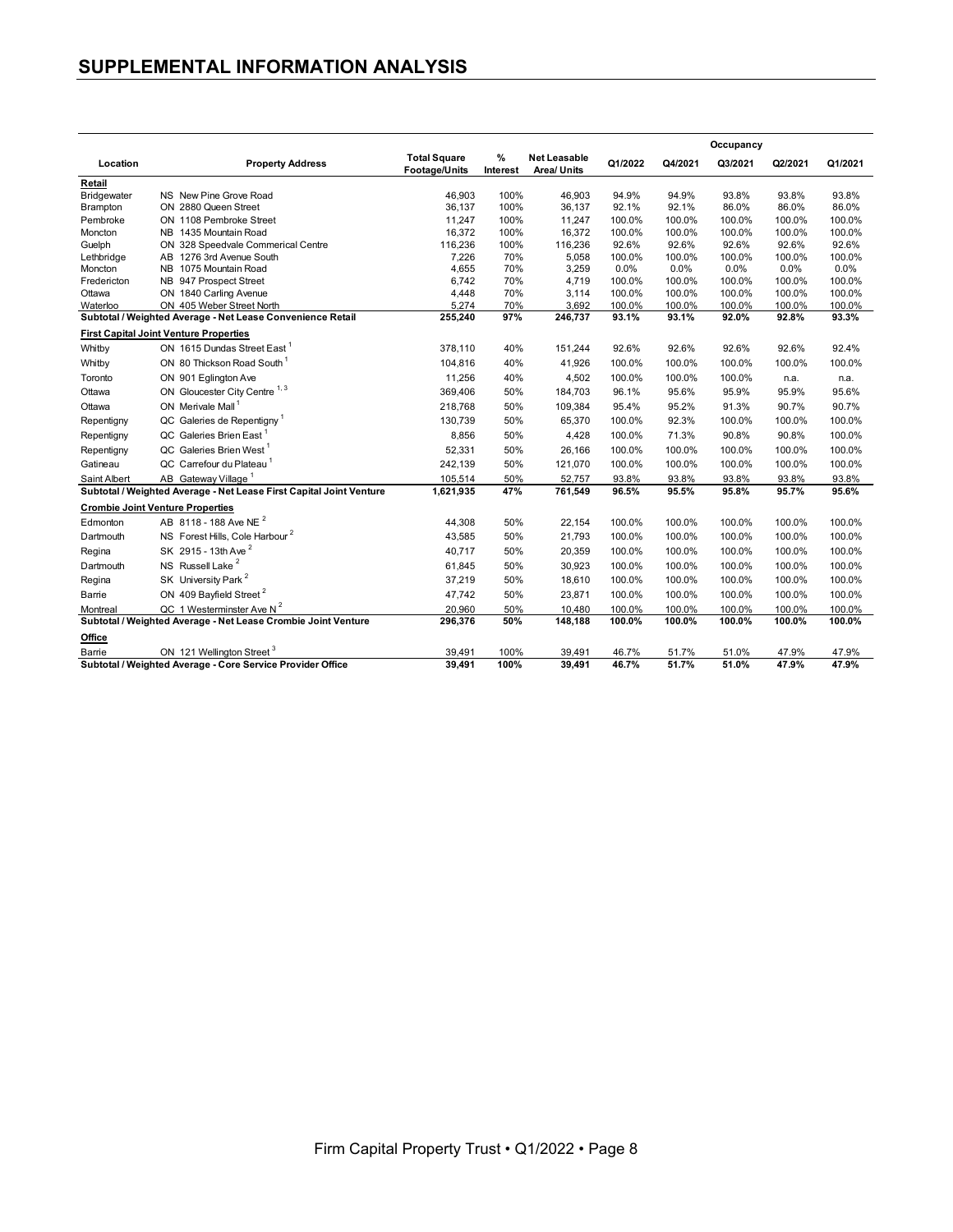#### **SUPPLEMENTAL INFORMATION ANALYSIS**

|                                       |                                                |                     |          |                     |         |               | Occupancy     |               |         |
|---------------------------------------|------------------------------------------------|---------------------|----------|---------------------|---------|---------------|---------------|---------------|---------|
| Location                              | <b>Property Address</b>                        | <b>Total Square</b> | %        | <b>Net Leasable</b> | Q1/2022 | Q4/2021       | Q3/2021       | Q2/2021       | Q1/2021 |
|                                       |                                                | Footage/Units       | Interest | <b>Area/ Units</b>  |         |               |               |               |         |
| Industrial                            |                                                |                     |          |                     |         |               |               |               |         |
| Montreal                              | QC 1055-1105 Begin Street                      | 46,800              | 50%      | 23,400              | 100.0%  | 100.0%        | 100.0%        | 100.0%        | 100.0%  |
| Montreal                              | QC 1435-1473 Begin Street                      | 39,025              | 50%      | 19,513              | 100.0%  | 100.0%        | 100.0%        | 100.0%        | 100.0%  |
| Montreal                              | QC 1475-1497 Begin St & 3800 Thimens Blvd      | 41,052              | 50%      | 20,526              | 100.0%  | 100.0%        | 100.0%        | 100.0%        | 100.0%  |
| Montreal                              | QC 4400-4410 Garand St & 7905 Trans Canada Hwy | 55,524              | 50%      | 27.762              | 100.0%  | 100.0%        | 100.0%        | 100.0%        | 100.0%  |
| Montreal                              | QC 4405 Garand Street                          | 33,200              | 50%      | 16,600              | 100.0%  | 100.0%        | 100.0%        | 100.0%        | 100.0%  |
| Montreal                              | QC 4418-4440 Garand Street                     | 30,375              | 50%      | 15,188              | 100.0%  | 100.0%        | 100.0%        | 100.0%        | 100.0%  |
| Montreal                              | QC 4445 Garand Street                          | 70,108              | 50%      | 35,054              | 62.5%   | 62.5%         | 100.0%        | 100.0%        | 100.0%  |
| Montreal                              | QC 4448-4454 Garand Street                     | 41,334              | 50%      | 20,667              | 100.0%  | 100.0%        | 100.0%        | 100.0%        | 100.0%  |
| Montreal                              | QC 4475 Garand Street                          | 29,200              | 50%      | 14,600              | 100.0%  | 100.0%        | 100.0%        | 100.0%        | 100.0%  |
| Montreal                              | QC 4488-4490 Garand Street                     | 19,930              | 50%      | 9,965               | 100.0%  | 100.0%        | 100.0%        | 100.0%        | 100.0%  |
| Montreal                              | QC 4500-4520 Garand Street                     | 30,081              | 50%      | 15,041              | 100.0%  | 100.0%        | 100.0%        | 100.0%        | 100.0%  |
| Montreal                              | QC 4600-4620 Garand Street                     | 36,801              | 50%      | 18,401              | 100.0%  | 100.0%        | 100.0%        | 100.0%        | 100.0%  |
| Montreal                              | QC 4700-4720 Garand Street                     | 33,373              | 50%      | 16,687              | 100.0%  | 100.0%        | 100.0%        | 100.0%        | 100.0%  |
| Montreal                              | QC 4150 Poirier Boulevard                      | 20,287              | 50%      | 10,144              | 100.0%  | 100.0%        | 100.0%        | 100.0%        | 100.0%  |
| Montreal                              | QC 4155-4175 Poirier Boulevard                 | 29,445              | 50%      | 14,723              | 100.0%  | 100.0%        | 100.0%        | 100.0%        | 100.0%  |
| Montreal                              | QC 4200-4210 Poirier Boulevard                 | 33,305              | 50%      | 16,653              | 100.0%  | 55.9%         | 100.0%        | 100.0%        | 100.0%  |
| Montreal                              | QC 4205-4395 Poirier Boulevard                 | 60,420              | 50%      | 30,210              | 100.0%  | 100.0%        | 100.0%        | 100.0%        | 100.0%  |
| Montreal                              | QC 4300-4320 Poirier Boulevard                 | 33,750              | 50%      | 16,875              | 100.0%  | 100.0%        | 100.0%        | 100.0%        | 100.0%  |
| Montreal                              | QC 4400-4420 Poirier Boulevard                 | 41,029              | 50%      | 20,515              | 100.0%  | 100.0%        | 100.0%        | 100.0%        | 100.0%  |
| Montreal                              | QC 4405-4515 Poirier Boulevard                 | 37,740              | 50%      | 18,870              | 100.0%  | 100.0%        | 100.0%        | 100.0%        | 100.0%  |
| Montreal                              | QC 1400-1440 Pomba Street                      | 26,682              | 50%      | 13,341              | 100.0%  | 100.0%        | 100.0%        | 100.0%        | 100.0%  |
| Montreal                              | QC 4600-4640 Thimens Boulevard                 | 68,396              | 50%      | 34,198              | 100.0%  | 100.0%        | 100.0%        | 100.0%        | 100.0%  |
| Montreal                              | QC 4380 Garand St & 7875 Trans Canada Hwy      | 100,000             | 50%      | 50,000              | 100.0%  | 100.0%        | 100.0%        | 100.0%        | 100.0%  |
| Montreal                              | QC 7945-7955 Trans Canada Hwy                  | 30,519              | 50%      | 15,260              | 100.0%  | 100.0%        | 100.0%        | 100.0%        | 100.0%  |
| Montreal                              | QC 8005-8089 Trans Canada Hwy                  | 41,811              | 50%      | 20,906              | 100.0%  | 100.0%        | 100.0%        | 100.0%        | 100.0%  |
| Montreal                              | QC 5775 - 5185 - 5825 Rue Ferrier              | 160,000             | 50%      | 80,000              | 100.0%  | 100.0%        | 100.0%        | 15.0%         | 100.0%  |
| Montreal                              | QC 450-500 Rue McCauffrey                      | 34,612              | 50%      | 17,306              | 100.0%  | n.a           | n.a           | n.a           | n.a     |
| Waterloo                              | ON 50 Northland Road, Waterloo                 | 220,979             | 70%      | 154,685             | 100.0%  | 100.0%        | 100.0%        | 100.0%        | 100.0%  |
| Waterloo                              | ON 550 Parkside Drive, Waterloo                | 124,270             | 70%      | 86,989              | 96.5%   | 96.5%         | 96.5%         | 93.1%         | 93.1%   |
| Waterloo                              | ON 554 Parkside Drive, Waterloo                | 81,836              | 70%      | 57,285              | 100.0%  | 100.0%        | 100.0%        | 100.0%        | 100.0%  |
| Waterloo                              | ON 560 Parkside Drive, Waterloo                | 87,532              | 70%      | 61,272              | 100.0%  | 100.0%        | 91.7%         | 91.7%         | 91.7%   |
| Edmonton                              | AB<br>9403 - 9419 & 9425 - 9443 51 Ave NW      | 60,144              | 50%      | 30,072              | 100.0%  | 100.0%        | 100.0%        | 77.7%         | 77.7%   |
| Edmonton                              | AB 8824 - 8832 & 8804 - 8806 53 Ave NW         | 36,421              | 50%      | 18,211              | 100.0%  | 100.0%        | 100.0%        | 100.0%        | 100.0%  |
| Edmonton                              | 5618 76 Avenue NW<br>AB                        | 37,765              | 50%      | 18,883              | 100.0%  | 100.0%        | 84.3%         | 84.3%         | 84.3%   |
| Leduc                                 | AB.<br>3921 81 Avenue                          | 52,655              | 50%      | 26,328              | 75.3%   | 75.3%         | 75.3%         | 75.3%         | 75.3%   |
| Stratford                             | ON 904 Downie Street                           | 71,651              | 100%     | 71,651              | 100.0%  | 100.0%        | n.a.          | n.a.          | n.a.    |
| Stratford                             | ON 487 Lorne Avenue                            | 53,842              | 100%     | 53,842              | 100.0%  | 100.0%        | n.a.          | n.a.          | n.a.    |
| Woodstock                             | ON 1322 Dundas Street                          | 66,381              | 100%     | 66,381              | 100.0%  | 100.0%        | n.a.          | n.a.          | n.a.    |
|                                       | Subtotal / Weighted Average - Industrial       | 2,118,275           | 59%      | 1,257,998           | 98.2%   | 97.6%         | 98.6%         | 90.9%         | 97.4%   |
|                                       | <b>Commercial Total / Weighted Average</b>     | 4,331,317           | 57%      | 2,453,964           | 95.7%   | 95.9%         | 95.6%         | 92.7%         | 95.7%   |
| Multi-Residential                     |                                                |                     |          |                     |         |               |               |               |         |
| Ottawa                                | ON 1435 & 1455 Morisset Avenue                 | 135                 | 50%      | 68                  | 91.1%   | 94.1%         | 94.1%         | 94.1%         | 92.6%   |
| Dartmouth                             | NS 222 Portland Street                         | 69                  | 100%     | 69                  | 98.6%   | 91.3%         | 100.0%        | 97.1%         | 100.0%  |
| Walker                                | NS 137, 145 & 149 Walker Avenue                | 132                 | 70%      | 92                  | 98.5%   | 96.2%         | 93.2%         | 97.5%         | n.a.    |
| Stanton                               | AB 6120 & 6124 Stanton Drive, SW., Edmonton    | 128                 | 70%      | 90                  | 90.6%   | 92.2%         | 89.1%         | 90.6%         | n.a.    |
|                                       | QC 265 Hymus, Pointe-Claire                    | 135                 | 100%     | 135                 | 97.8%   |               |               |               |         |
| Pointe-Claire                         |                                                | 599                 | 69%      | 454                 | 95.6%   | n.a.<br>93.6% | n.a.<br>93.7% | n.a.<br>95.6% | n.a.    |
| Total / Weighted Average - Apartments |                                                |                     |          |                     |         |               |               |               |         |
|                                       | <b>Manufactured Homes Communities</b>          |                     |          |                     |         |               |               |               |         |
| Mountview                             | AB 6724 17 Ave SE, Calagary                    | 181                 | 50%      | 91                  | 99.4%   | 97.8%         | 99.4%         | 100.0%        | 100.0%  |
| <b>Hidden Creek</b>                   | ON McGregor, Ontario                           | 242                 | 50%      | 121                 | 99.6%   | 100.0%        | 99.6%         | n.a.          | n.a.    |
| Total / Weighted Average - MHC        |                                                | 423                 | 50%      | 212                 | 99.5%   | 99.1%         | 99.4%         | 100.0%        | 100.0%  |